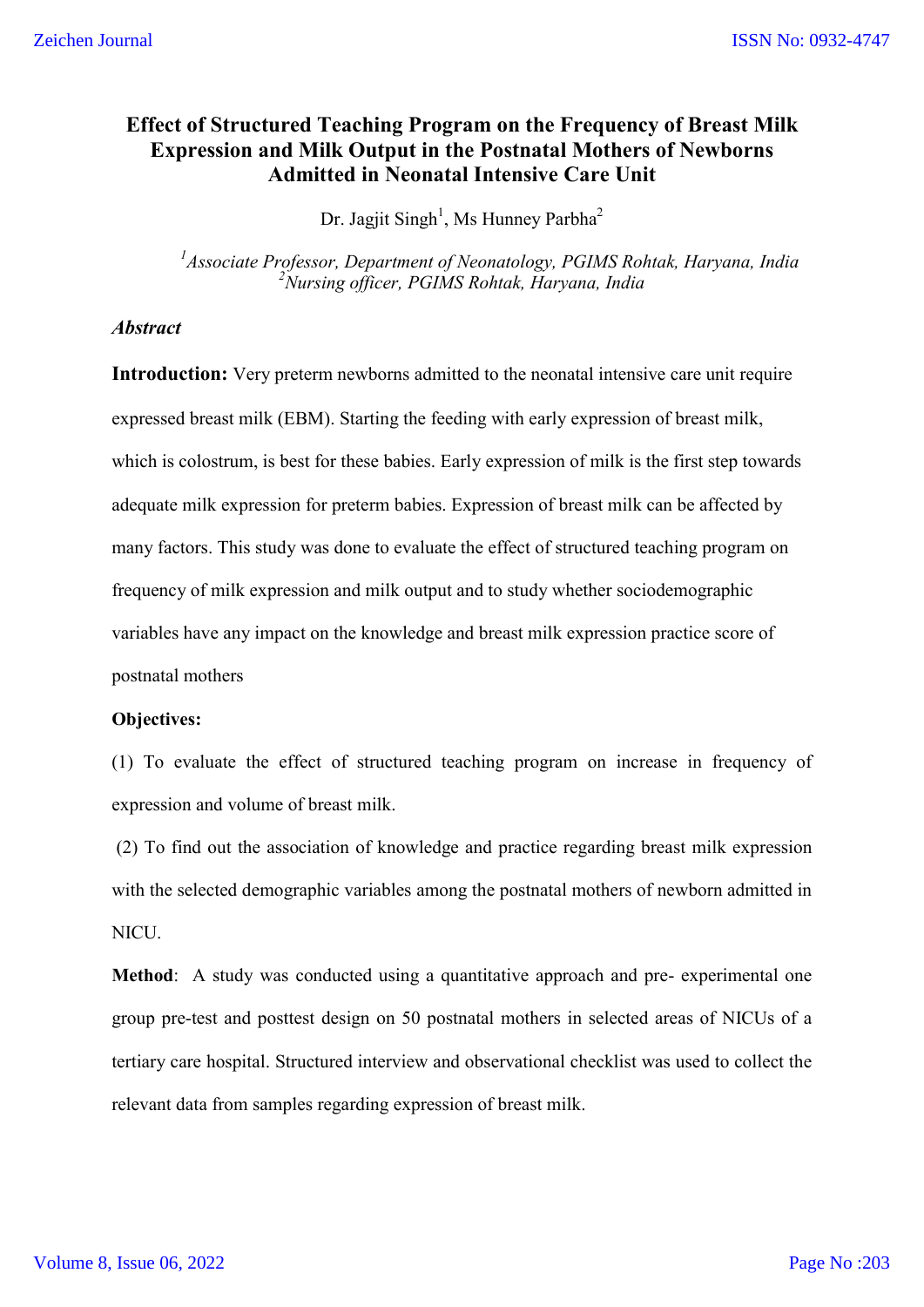**Result:** In 50 postnatal mothers enrolled, after implementation of the structured teaching program (STP), expression of breast milk 8 or more times in a day increased from 30% to 88%. After STP implementation expression of breast milk at night increased from 44% to 86%. Age and Parity of postnatal mothers was found to be associated with pretest knowledge. Mothers with age 18 to 25 have higher-good score in pretest knowledge than more than 25 years of age. Mothers with higher parity have better pretest practice score of expression of milk.

**Conclusions**: The structured teaching program and interventions were effective in increasing the expressed breast milk volume and as well as the frequency of expression of the mothers. There was significant improvement in timing of start of expression of milk within 3 hrs of birth. Age and parity of postnatal mothers were significantly associated with knowledge and practice of milk expression score respectively.

**Keywords:** Expressed breast milk frequency, Structured teaching program, postnatal mothers, demographic variables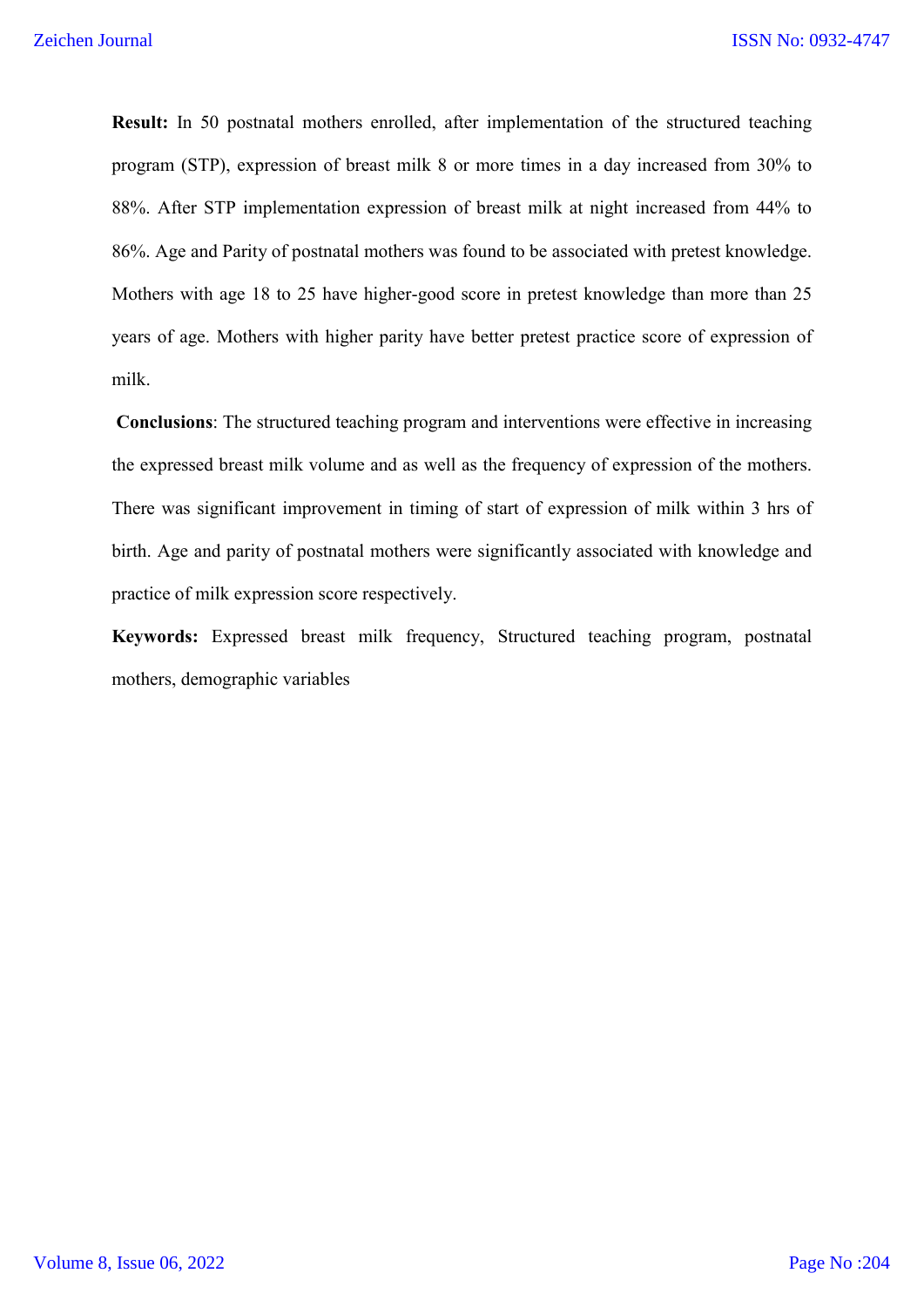#### **Introduction**

Milk production has to be initiated by expression in very preterm because in preterm babies breastfeeding is not possible due to infants' immaturity and medical condition. The mothers should initiate expression within three hours of delivery and express frequently. Time of expressing initiation, as well as the early frequency of stimulation, have both been associated with adequate milk output, adequate milk amount (1)

Pregnancy-induced hypertension, delayed milk expression initiation, and low pumping frequency were strongly associated with cesarean delivery leading to less milk production in caesarian delivery mothers.(2)

Breast milk is accepted as the best food, provided by the nature for newborns, use of breast milk decreases the cost and reduces the incidence of necrotizing enterocolitis (3) Mothers own milk feeding has potential to reduce risk of sepsis and feed intolerance.(4) The American academy of pediatrics recommended human milk as the preferred food for all infants, including sick newborns and preterm infants(4) Expressing breast milk refers to the process by which a woman expels milk from her breast. Expression of breast milk is a way to maintain breastfeeding when mother and infant are separated. Depending upon the gestational maturity and condition of the child, there may be difficulties in self-feeding. The baby may not be able to suck or there may be no coordination between sucking and swallowing like in preterm and asphyxia babies. Breast milk expression is essential modality in establishing and continuing the breast feeding in mothers. Milk expression, by hand, may help mothers to overcome some obstacles to successful breastfeeding and, therefore, increase breastfeeding duration.

In India, the practice of Expression of breast milk remains low leading to lactational failure in mothers. It is possibly due to the lack of adequate information and appropriate knowledge about expression of breast milk. It is thus of importance that all mothers should have adequate scientific knowledge about expression of breast milk so that she will be able to prevent / correct the problems if any and increase the milk supply to prevent malnutrition.

Present study was planned to find the level of knowledge and practice of mothers towards expression of breast milk and to study the pattern of expression of breast milk in them.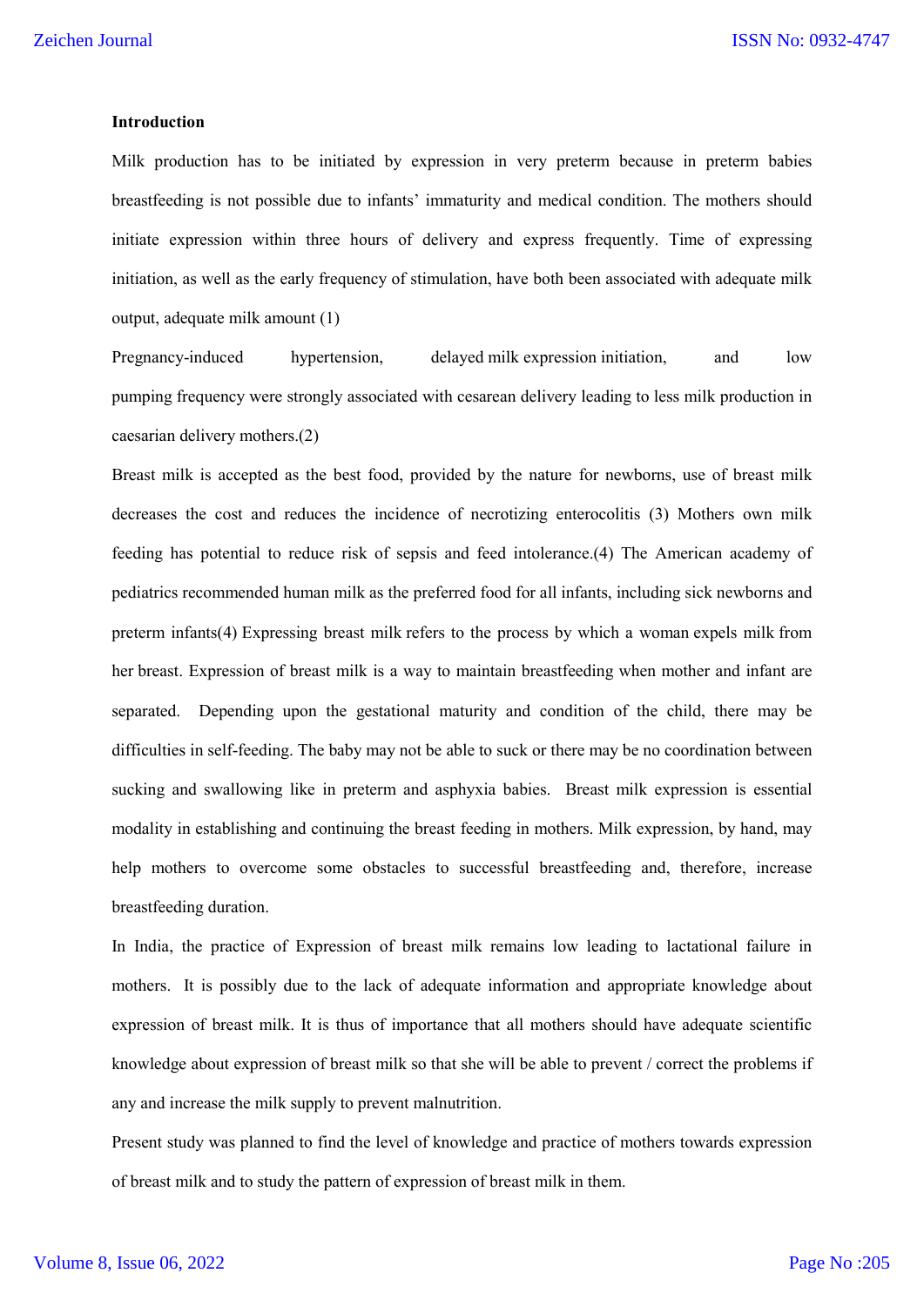Importance of breast feeding indicates that both timing of initiation and type of breastfeeding pattern exert independent influences on neonatal mortality. Interventions to improve early breast feeding practices can result in less neonatal mortality.

All-cause neonatal mortality could be reduced if initiation of breastfeeding is done within 24hrs. Manually or hand, expressing breast milk is a fabulous alternative to using a breast pump. Hand expression can be taught to mothers easily. Until recently proper and adequate frequency of expression of milk has been an under-utilized in our institution. But there are many benefits of knowing how to express milk from the breast without the use of expensive or cumbersome pumps. There are many videos of proper hand expression of milk. Study was planned to find whether there is an association between demographical variables and knowledge and practice regarding breast milk expression.

### **Objectives of the study**

(1) To study the association between STP and Increase in volume of breast milk among postnatal mothers of newborn admitted in NICU

(2) To find out the association of knowledge and practice regarding breast milk expression with the selected demographic variables among the postnatal mothers of newborn admitted in NICU.

### **Material and method**

The Study was conducted on 50 postnatal mothers of babies admitted in NICUs. Structured interview and observational checklist was used to collect the relevant data from samples regarding expression of breast milk. Lecture, videos and focused group discussion was selected as method of teaching to mothers.

Observation check list (Table 1) was developed to assess Practice score of postnatal mother of newborn admitted in NICU containing 17 items. According to the total score obtained by each subject practice was classified into three sections: Poor practice (0-6), Good practice (7-12**),** Excellent practice (13-17).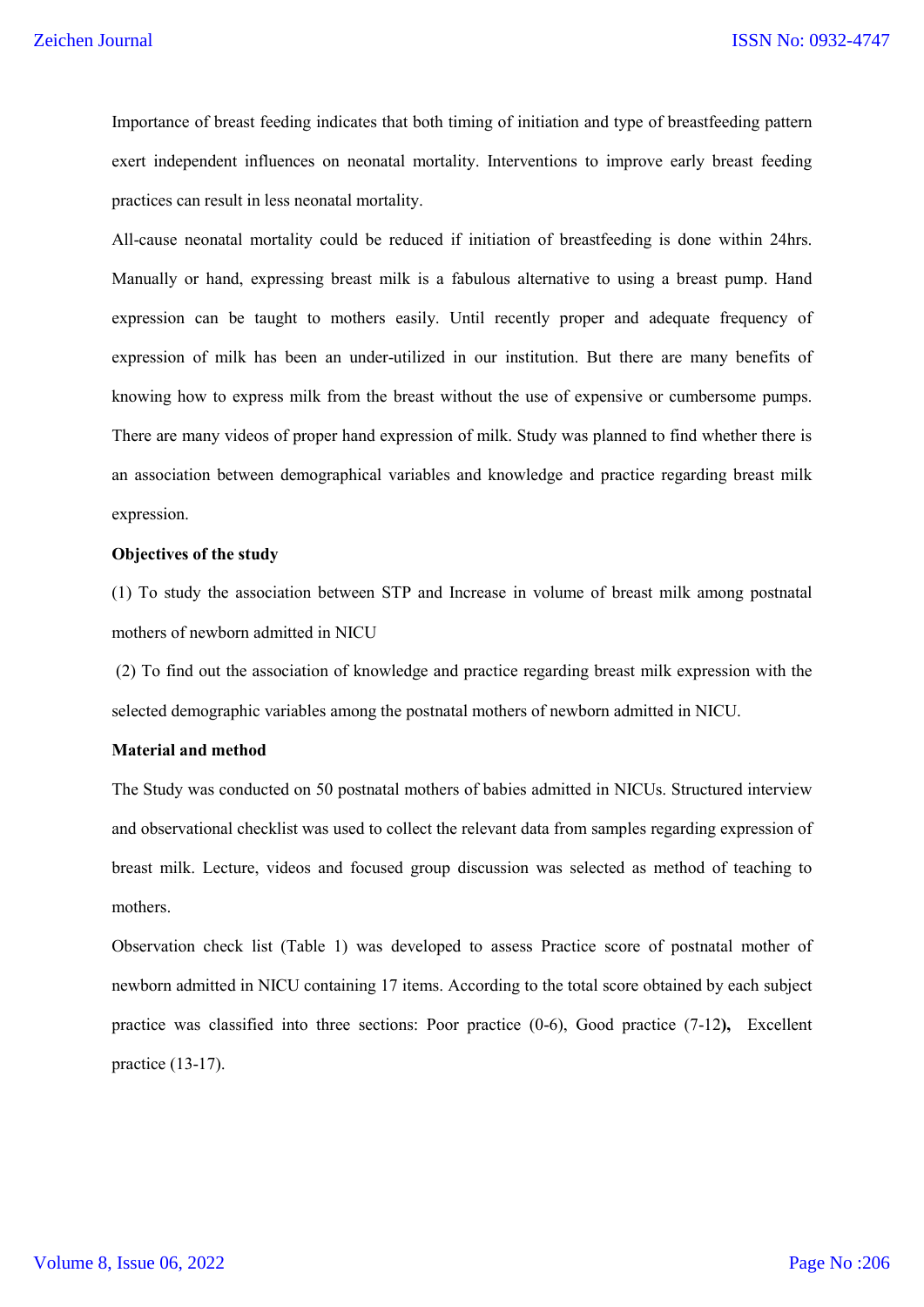| Sr.no          | Items                                                                 | <b>YES</b> | N <sub>O</sub> |
|----------------|-----------------------------------------------------------------------|------------|----------------|
| $\mathbf{1}$   | Does she remove her bangles and rings before hand washing?            |            |                |
| 2              | Does she wash her hands for 2 mints before expressing breast<br>milk? |            |                |
| $\mathfrak{Z}$ | Does she maintain the privacy?                                        |            |                |
| 4              | Does she put a moisten cloth with warm water over her breast?         |            |                |
| 5              | Did she massage her breast before expression of milk?                 |            |                |
| 6              | Does she take right position/posture while expressing breast<br>milk? |            |                |
| 7              | Does she place her thumb one inch above the nipple?                   |            |                |
| 8              | Does she place her two fingers one inch below the nipple?             |            |                |
| 9              | Does she apply pressure inward towards her chest wall?                |            |                |
| 10             | Does she compress her breast in rolling motion?                       |            |                |
| 11             | Does she collect expressed breast milk in a clean container?          |            |                |
| 12             | Does she repeat this procedure on the other breast?                   |            |                |
| 13             | Does she cover the container properly?                                |            |                |
| 14             | Does she store the milk as safe place?                                |            |                |
| 15             | Does she wash her hands after expressing the breast milk?             |            |                |
| 16             | Does she express her breast milk 8 or more times in a day?            |            |                |
| 17             | Does she express her breast milk at night?                            |            |                |

## **Table 1. Observational Checklist Regarding Breast milk expression**

**Note**-Each yes answer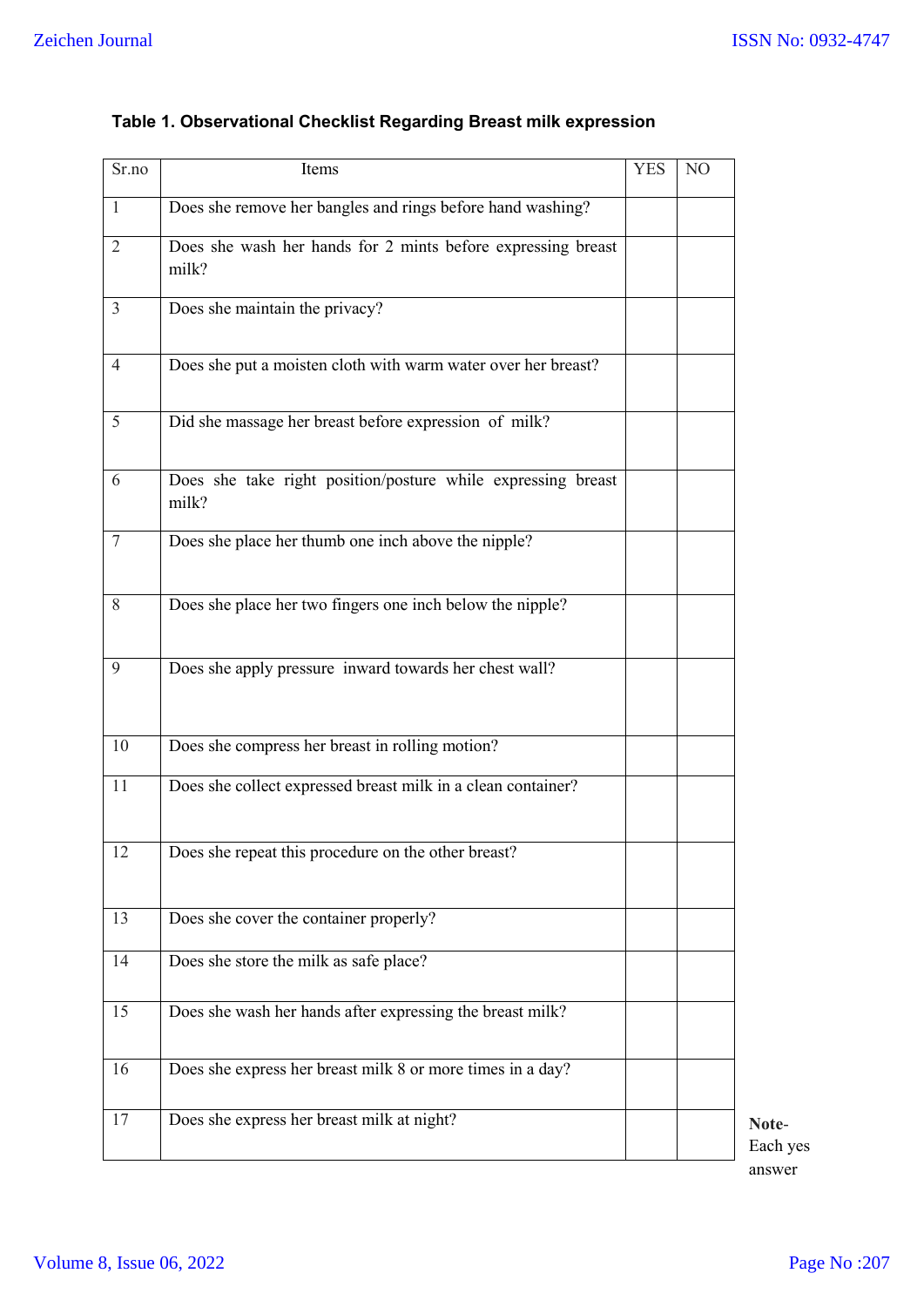carries 1 mark and each no answer carry 0 mark (Max. score: 17)

**Following criteria was used to assess change in volume of breast milk of the postnatal mothers of newborn admitted in NICU.** For assessing change in volume of breast milk, following two statements were asked and observed from the sample before and after STP:

1. Postnatal mother express breast milk 8 or more times in a day

2. She express breast milk at night.

The increase in agreement to above two statements after STP indicates increase in the volume of breast milk. Chi-square test was used for analysis. For this purpose, H04 was tested using chi-square test. It means the milk volume is increased.

The chi square test and fisher exact test is used to determine the association of the knowledge and practice with the selected demographic variables

### **Results:**

Majority of postnatal mothers (72%) lie in the age group of 18-25 years. Majority of postnatal mothers about (42%) were illiterate. Majority of postnatal mothers (82%) belongs to joint family. Most of the postnatal mothers about (60%) related to rural area. Most of about (88%) mothers were housewife. Majority of postnatal mothers (54%) mothers were primigravida. Majority of postnatal mothers (66%) having the family income less than 10000Rs.

**Association of pre-test knowledge and practice with demographic variables of postnatal mothers regarding expression of breast milk was shown in Table (2,3)**

**Table 2 Association of sociodemographic variables with pre-test knowledge**

| <b>Sample</b>         | $\mathbf F$ | Inadequat | Moderate | Adeq           | Chi         | $\mathbf{P}$ | D           | <b>Result</b> |
|-----------------------|-------------|-----------|----------|----------------|-------------|--------------|-------------|---------------|
| <b>Charactetstics</b> |             | e         |          | uate           | <b>Test</b> | value        | $\mathbf f$ |               |
| Age                   |             |           |          |                |             |              |             |               |
| $18-25$ year          | 36          | 17        | 17       | $\overline{2}$ | 0.693       | 0.874        |             | <b>NS</b>     |
| $26-30$ year          | 11          |           |          |                |             |              |             |               |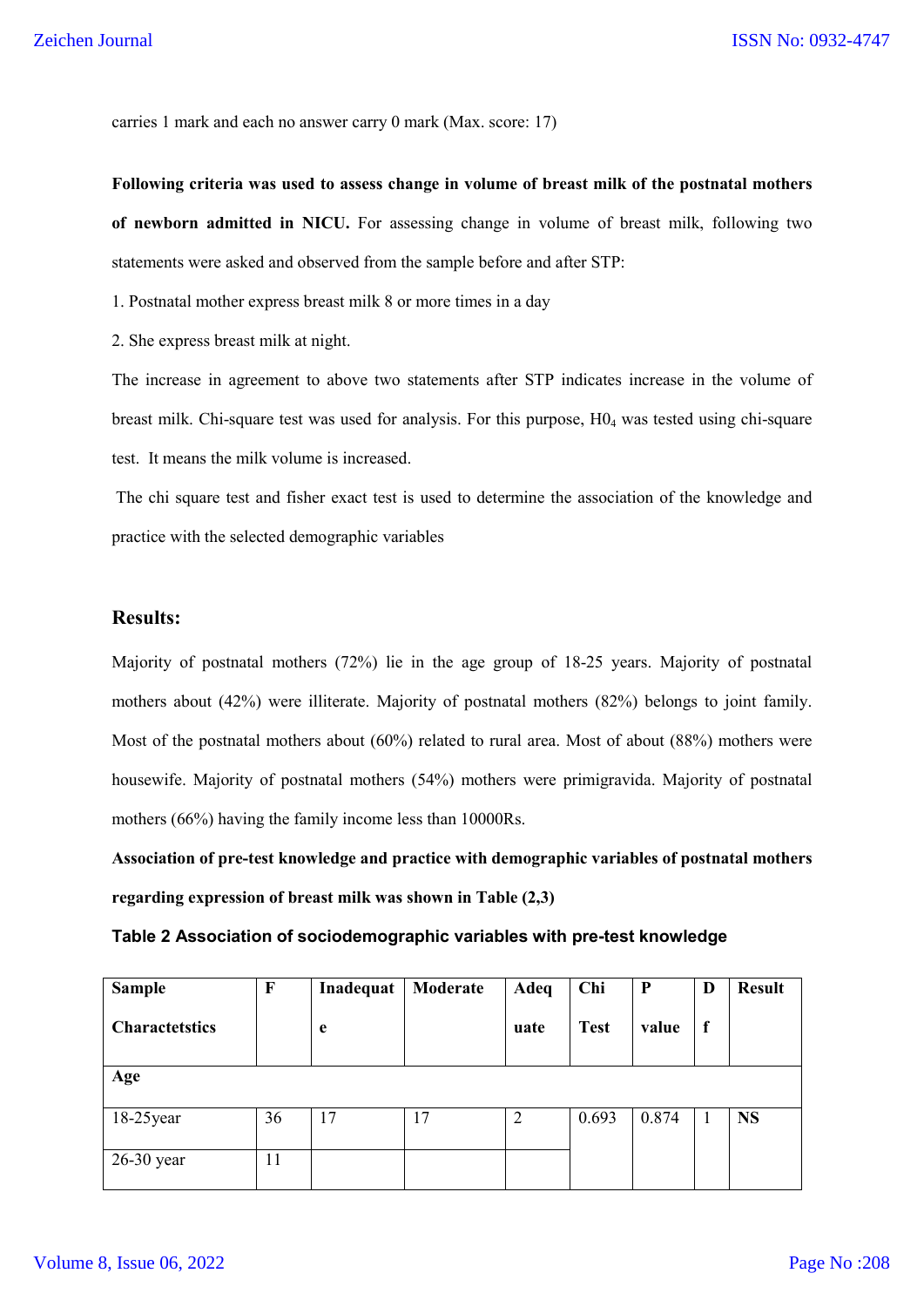| 31-35 year                | $\overline{2}$   | $\overline{8}$          | 6               |                  | $\boldsymbol{0}$ |       |       |                |             |
|---------------------------|------------------|-------------------------|-----------------|------------------|------------------|-------|-------|----------------|-------------|
| 36-45year                 | $\overline{1}$   |                         |                 |                  |                  |       |       |                |             |
| Education                 |                  |                         |                 |                  |                  |       |       |                |             |
| Illiterate                | $\overline{21}$  | $\overline{10}$         | $\overline{11}$ |                  | $\boldsymbol{0}$ |       |       |                |             |
| Primary                   | 10               | $\overline{7}$          | $\overline{2}$  |                  | $\overline{1}$   |       |       |                |             |
| Middle                    | $\overline{8}$   | $\overline{\mathbf{3}}$ | $\overline{5}$  |                  | $\boldsymbol{0}$ | 6.338 | 0.322 | $\overline{2}$ | <b>NS</b>   |
| Secondary<br>and<br>above | $\overline{11}$  | $\overline{5}$          | $\overline{5}$  |                  | $\mathbf{1}$     |       |       |                |             |
| <b>Type of family</b>     |                  |                         |                 |                  |                  |       |       |                |             |
| Nuclear                   | 9                | $\overline{4}$          | $\overline{4}$  |                  | $\mathbf{1}$     | 1.844 | 0.424 | 6              | $_{\rm NS}$ |
| Joint                     | 41               | 21                      | $\overline{19}$ |                  | $\mathbf{1}$     |       |       |                |             |
| <b>Area of Residence</b>  |                  |                         |                 |                  |                  |       |       |                |             |
| Urban                     | $\overline{20}$  | $\overline{8}$          | $\overline{11}$ |                  | $\mathbf{1}$     |       |       |                |             |
| Rural                     | $\overline{30}$  | 17                      | 12              |                  | $\overline{1}$   | 1.602 | 0.538 | $\overline{2}$ | $_{\rm NS}$ |
| Occupation                |                  |                         |                 |                  |                  |       |       |                |             |
| House wife                | 44               | 23                      | 19              | $\overline{2}$   |                  |       |       |                |             |
| Private Job               | $\boldsymbol{0}$ |                         |                 |                  |                  |       |       |                |             |
| Govt Job                  | $\mathbf{1}$     | $\overline{2}$          | $\overline{4}$  | $\boldsymbol{0}$ |                  |       |       |                |             |
| Self-employment           | $\overline{5}$   |                         |                 |                  |                  | 1.262 | 0.542 | 2              | $_{\rm NS}$ |
| Parity                    |                  |                         |                 |                  |                  |       |       |                |             |
| $1st$ baby                | 27               | $\overline{20}$         | $\overline{7}$  | $\boldsymbol{0}$ |                  |       |       |                |             |
| $2nd$ baby                |                  |                         |                 |                  |                  |       |       |                |             |
| $3rd$ baby                | 23               | 5                       | 16              | $\overline{2}$   |                  | 14.02 | .0001 | $\overline{2}$ | $S^*$       |
| More                      |                  |                         |                 |                  |                  |       |       |                |             |
| <b>Family income</b>      |                  |                         |                 |                  |                  |       |       |                |             |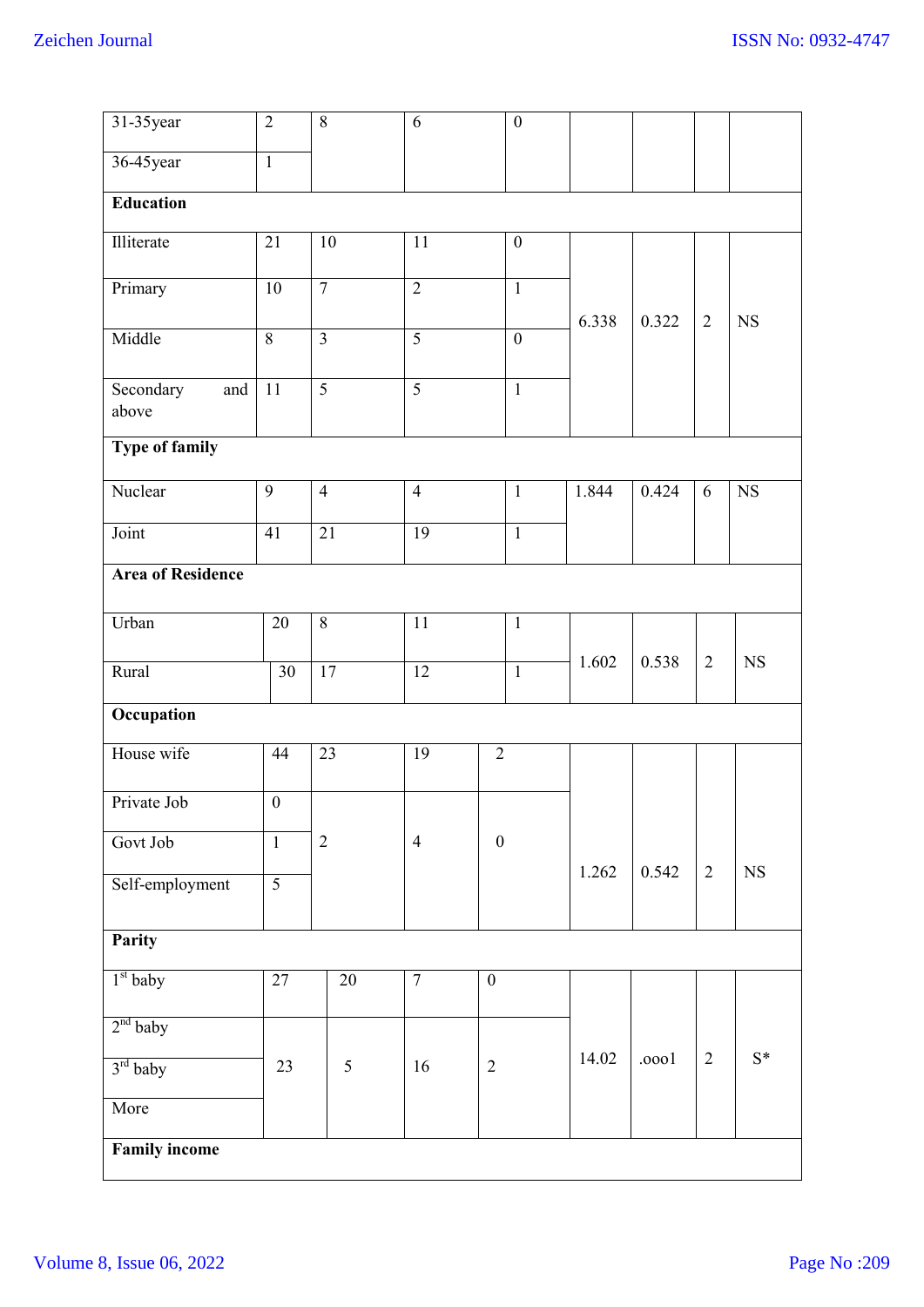| Less than 10000Rs | 33 | l 6 | 16 |       |       |    |           |
|-------------------|----|-----|----|-------|-------|----|-----------|
|                   |    |     |    |       |       |    |           |
| 10000-20000       | 10 |     |    |       |       |    |           |
|                   |    |     |    | 0.748 | 0.892 | -2 | <b>NS</b> |
| 20000 and above   | −  |     |    |       |       |    |           |
|                   |    |     |    |       |       |    |           |
|                   |    |     |    |       |       |    |           |

# **Table 3 Association of sociodemographic variables with pre-test practice of breast milk expression**

| <b>Sample</b>         |                 | Poor            | Good            | <b>Excellent</b> | Chi         | $\mathbf{P}$ | Df             | <b>Result</b> |
|-----------------------|-----------------|-----------------|-----------------|------------------|-------------|--------------|----------------|---------------|
| characteristics       | $\mathbf F$     | practice        | Practice        | Practice         | <b>Test</b> | Valu         |                |               |
|                       |                 |                 |                 |                  |             | $\mathbf e$  |                |               |
| Age                   |                 |                 |                 |                  |             |              |                |               |
| 18-25 year            | 36              | 16              | $\overline{20}$ | $\boldsymbol{0}$ |             |              |                |               |
| 26-30 year            | 11              |                 |                 |                  | 4.72        | 0.03         | $\mathbf{1}$   | $S^*$         |
| 31-35 year            | $\overline{2}$  | 11              | $\overline{3}$  | $\boldsymbol{0}$ |             |              |                |               |
| 36-45year             | $\overline{1}$  |                 |                 |                  |             |              |                |               |
| <b>Education</b>      |                 |                 |                 |                  |             |              |                |               |
|                       |                 |                 |                 |                  |             |              |                |               |
| Illiterate            | $\overline{21}$ | $\overline{13}$ | $\overline{8}$  | $\overline{0}$   |             |              |                |               |
| Primary               | $10\,$          | $\overline{5}$  | $\overline{5}$  | $\boldsymbol{0}$ | 1.105       | 0.828        | $\overline{3}$ | <b>NS</b>     |
| Middle                | $\overline{8}$  | $\overline{4}$  | $\overline{4}$  | $\mathbf{0}$     |             |              |                |               |
| Secondary<br>and      | $\overline{11}$ | $\overline{5}$  | $\overline{6}$  | $\overline{0}$   |             |              |                |               |
| above                 |                 |                 |                 |                  |             |              |                |               |
| <b>Type of family</b> |                 |                 |                 |                  |             |              |                |               |
|                       |                 |                 |                 |                  |             |              |                |               |
| Nuclear               | 9               | $\overline{4}$  | $\overline{5}$  | $\mathbf{0}$     |             |              |                |               |
| Joint                 | 41              | 23              | 18              | $\boldsymbol{0}$ | 1.84        | 0.42         | $\mathbf{1}$   | <b>NS</b>     |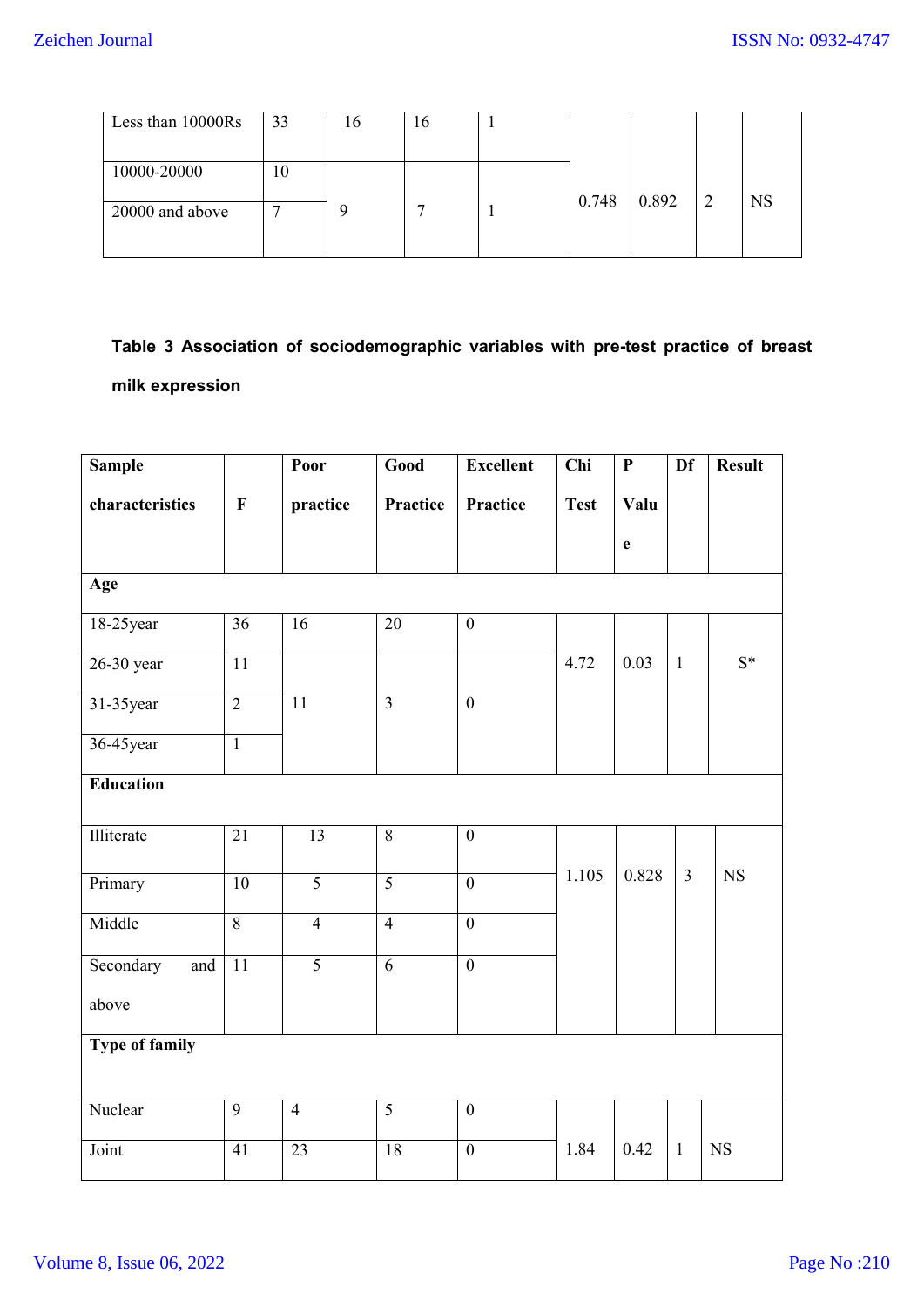| <b>Area of Residence</b> |                 |                 |                 |                  |       |       |       |       |              |           |  |
|--------------------------|-----------------|-----------------|-----------------|------------------|-------|-------|-------|-------|--------------|-----------|--|
| Urban                    | $\overline{20}$ | $\overline{14}$ | $\overline{6}$  | $\boldsymbol{0}$ |       |       |       |       |              |           |  |
| Rural                    | 30              | 13              | $\overline{17}$ | $\overline{0}$   | 3.435 |       |       | 0.064 | $\mathbf{1}$ | NS        |  |
| Total                    | $\overline{50}$ | $\overline{27}$ | $\overline{23}$ | $\overline{0}$   |       |       |       |       |              |           |  |
| Occupation               |                 |                 |                 |                  |       |       |       |       |              |           |  |
| House wife               | $\overline{44}$ | $\overline{25}$ | $\overline{19}$ | $\boldsymbol{0}$ |       |       |       |       |              |           |  |
| Private Job              | $\overline{0}$  |                 |                 |                  | 1.172 |       | 0.279 |       | $\mathbf{1}$ | <b>NS</b> |  |
| Govt Job                 | $\overline{1}$  | $\overline{2}$  | $\overline{4}$  | $\boldsymbol{0}$ |       |       |       |       |              |           |  |
| Self-employment          | $\overline{5}$  |                 |                 |                  |       |       |       |       |              |           |  |
| Parity                   |                 |                 |                 |                  |       |       |       |       |              |           |  |
| $1st$ baby               | $\overline{27}$ | $\overline{15}$ | 12              | $\overline{0}$   |       |       |       |       |              |           |  |
| $2nd$ baby               |                 |                 |                 | $\overline{0}$   |       |       |       |       |              |           |  |
| $3rd$ baby               | 23              | 12              | 11              |                  |       | 0.057 |       | 0.811 | $\mathbf{1}$ | <b>NS</b> |  |
| More                     |                 |                 |                 |                  |       |       |       |       |              |           |  |
| <b>Family income</b>     |                 |                 |                 |                  |       |       |       |       |              |           |  |
| Less than 10000          | $\overline{33}$ | 19              | 14              | $\boldsymbol{0}$ |       |       |       |       |              |           |  |
| 10000-20000              | 10              |                 |                 |                  |       |       |       |       |              |           |  |
| 20000 and above          | $\overline{7}$  | 8               | 9               | $\mathbf{1}$     |       | 0.500 |       | 0.48  | $\mathbf{1}$ | <b>NS</b> |  |

Age and Parity of postnatal mothers was found to be associated with pretest knowledge.

Mothers with age 18 to 25 have higher good score in knowledge than more than 25 years of age. Mothers with higher parity have better knowledge of expression of milk. Age was only factor associated significantly with pretest practice score regarding expression of breast milk expression in postnatal mothers.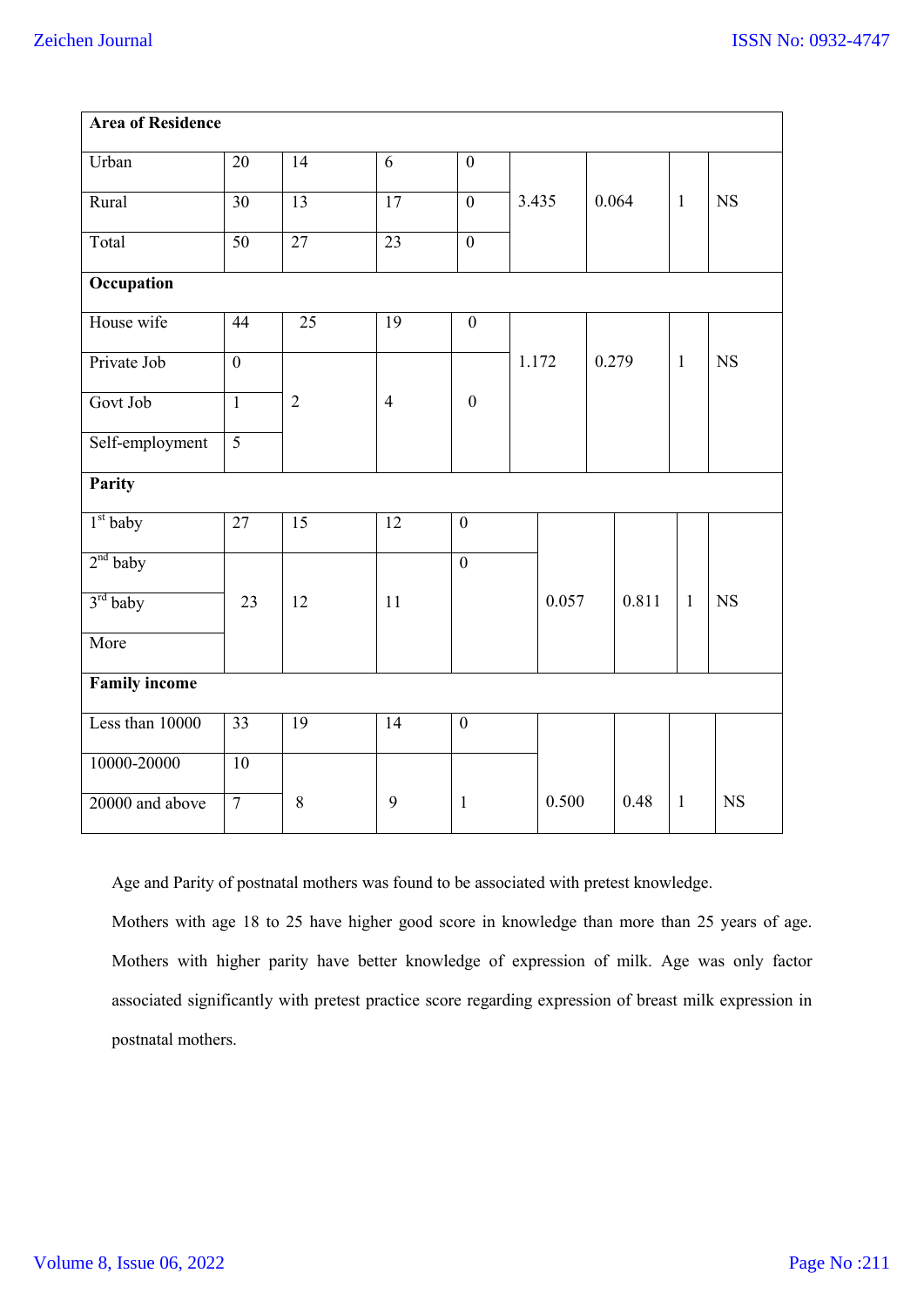|           |                    | Didn't Expressed Expressed  |                |                   |           |    |         |
|-----------|--------------------|-----------------------------|----------------|-------------------|-----------|----|---------|
|           |                    | Milk<br><b>Breast</b>       | 8Breast Milk 8 |                   | Chi-      |    |         |
|           |                    | times or more in a times or | more           | Total             | Square    | Df | P-Value |
|           |                    | day                         | in a day       |                   | Statistic |    |         |
|           |                    | $\bullet$                   |                |                   |           |    |         |
| Pre-test  | N<br>$\frac{0}{0}$ | $35(70.0\%)$                | 15 (30.0%)     | 50<br>$(100.0\%)$ | 34.766    |    | 0.0001  |
| Post-test | N<br>$\frac{0}{0}$ | $6(12.0\%)$                 | 44 (88.0%)     | 50<br>$(100.0\%)$ |           |    |         |

| Table 4 Association of STP with expression of Breast Milk 8 times or more in a day |  |
|------------------------------------------------------------------------------------|--|
|                                                                                    |  |

The data presented in the table depict that 70% of postnatal mothers didn't express breast milk 8 times or more in a day and 30% of postnatal mother's expresses milk 8 times or more in a day before STP. After STP 88% of postnatal mother's expresses milk 8 times or more in a day Now the chi square value is 34.766 and p value is less at 5% level of significance. There was a significant association of STP with expression of Breast Milk 8 times or more in a day.

**Table 5 Association of STP with Expression of Breast Milk at Night**

|                      | Didn't Expressed<br>Breast Milk at Night | <b>Expressed Breast</b><br>Milk at Night | Total         | Chi-<br>Square<br>Statistic | Df | P-Value |
|----------------------|------------------------------------------|------------------------------------------|---------------|-----------------------------|----|---------|
| Pre-test<br>$N(\%)$  | $33(66.0\%)$                             | 1734.0%                                  | $50(100.0\%)$ | 28.167                      |    | 0.0001  |
| Post-test<br>$N(\%)$ | $7(14.0\%)$                              | 4386.0%                                  | $50(100.0\%)$ |                             |    | $(S^*)$ |

The data presented in the table depict that 66% of postnatal mothers didn't express breast milk at night and 34% of postnatal mother's expresses milk at night before STP. After STP 86% of postnatal mothers expressed milk at night. Now the chi square value is 28.167 and p value is o. ooo1. There is a significant association of STP with expression of Breast Milk at night.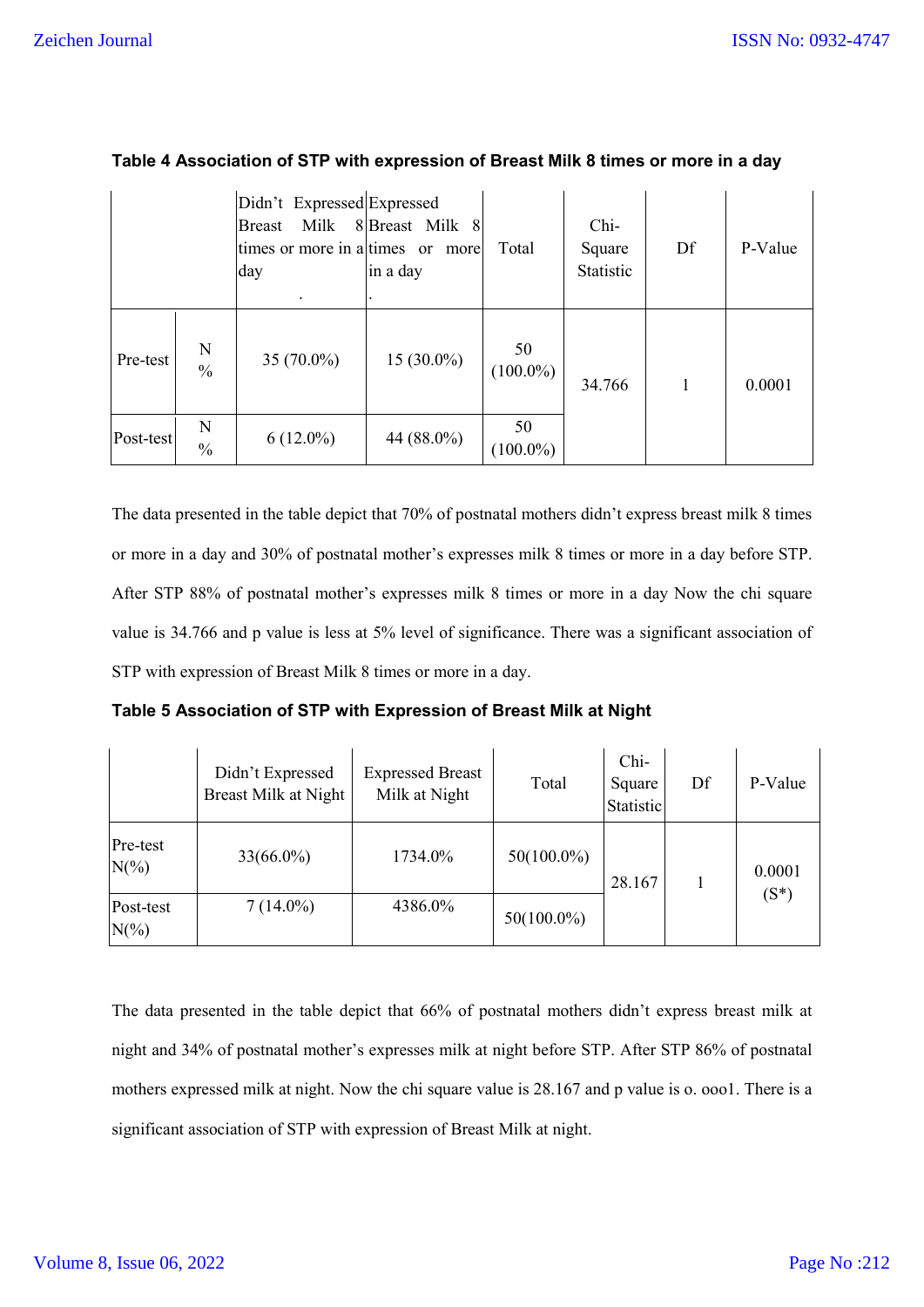### **Discussion**

Our study has found that structured teaching program can increase the milk output by increasing the frequency of expression as well as night time expression. Demographics factor other than age and parity have no effect on knowledge and practice of expression. All the mothers participated have increased milk output. Studies have showed that with the initiation of milk expression within 1 h following birth of baby, increases the milk output. Quality improvement study has shown that early initiation of expression of milk is key to increase the milk volume. The structured teaching program has shown that significant improvement in knowledge of nursing students (5) as well as mothers (6) Sisk PM et al (7) conducted study on lactation counseling for mothers of very low birth weight infants, it found that counseling of mothers of VLBW infants increases the incidents of lactation and breast milk feeding without stress and anxiety.

Also studies shows that if breast milk expression begins within 1 to 3 hours following the delivery of a VLBW infant, it decreases the time to lactogenesis stage 2 and also increases the duration of lactation (8)

Diane L.S et al (9) conducted a study at Children's hospital of Philadelphia on very sick babies admitted in neonatal intensive care unit (NICU). His study findings revealed that sickest babies can benefit from exclusive breast feeding. Many of these highly vulnerable newborns immediately experience a paradoxical situation. Their mother's milk helps to reduce the infection rates and provided easily digestible nutritious food and also reduces the infant's stay in the NICU. Structured teaching program also increases the breastmilk feeding rate as well knowledge regarding the breastmilk expression.(5,6,10)

Simple measures like finding local barriers, resolving them followed by teaching, counselling both antenatal and postnatal, video, demonstration of skills can improve the frequency of breast milk expression including night expression and breast milk output. All hospital should follow baby friendly hospital initiatives to improve breast feeding practices.(11)